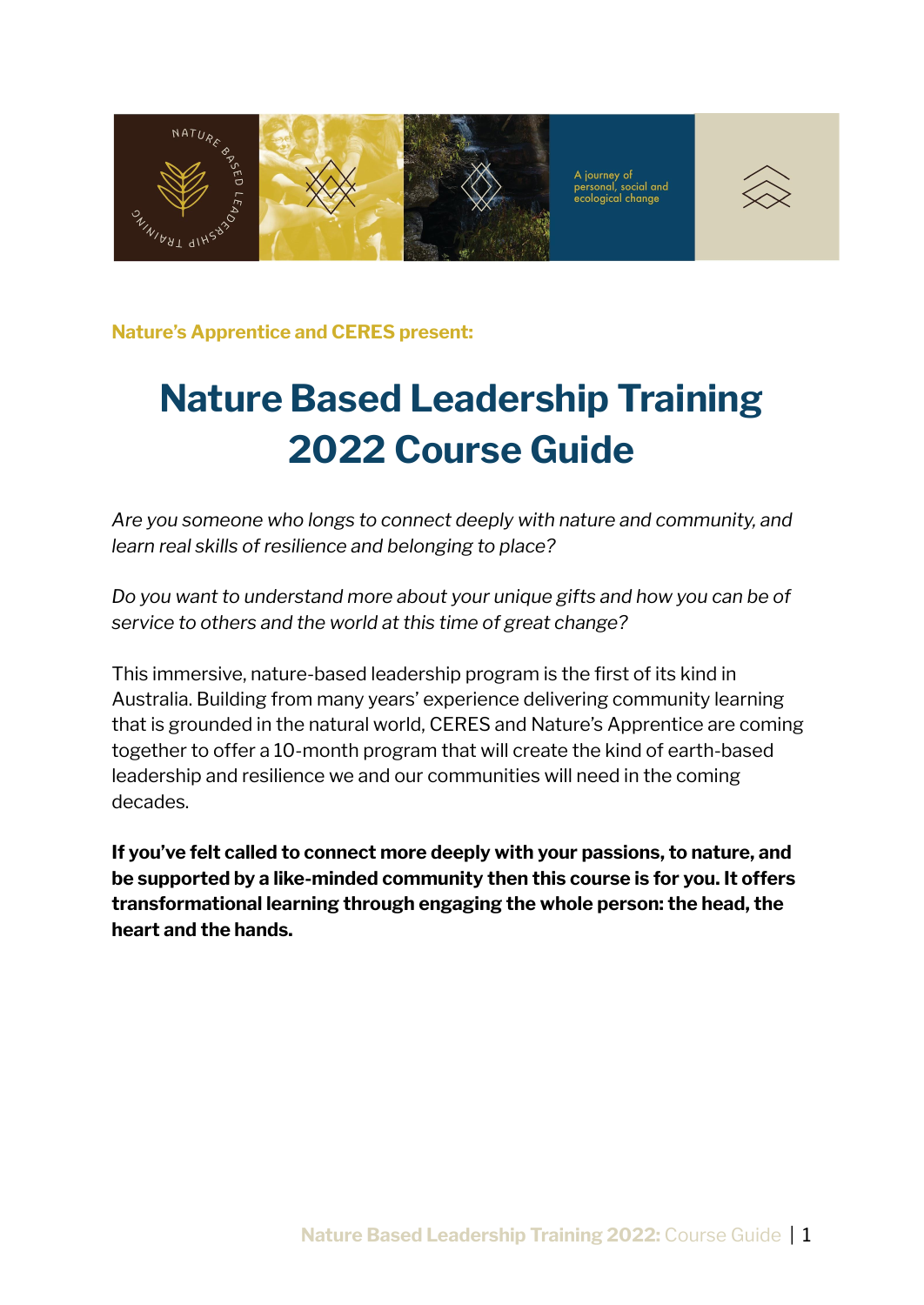#### **Contents**

| <b>Overview</b>                           | 3  |
|-------------------------------------------|----|
| <b>Program Design</b>                     | 3  |
| <b>Time commitment &amp; schedule</b>     | 4  |
| <b>Outcomes</b>                           | 6  |
| <b>Teachers and Facilitators</b>          | 6  |
| <b>Core Curriculum</b>                    | 7  |
| <b>Tending the Wild</b>                   | 8  |
| <b>Deep Nature Connection</b>             | 8  |
| The Wider Story: Old Stories and New      | 9  |
| <b>Village Building</b>                   | 9  |
| Leadership, Authenticity and Purpose      | 10 |
| <b>Spirituality &amp; Sacred Activism</b> | 10 |
| Who this program is for                   | 11 |
| <b>Fees</b>                               | 11 |
| <b>How to apply</b>                       | 11 |
|                                           |    |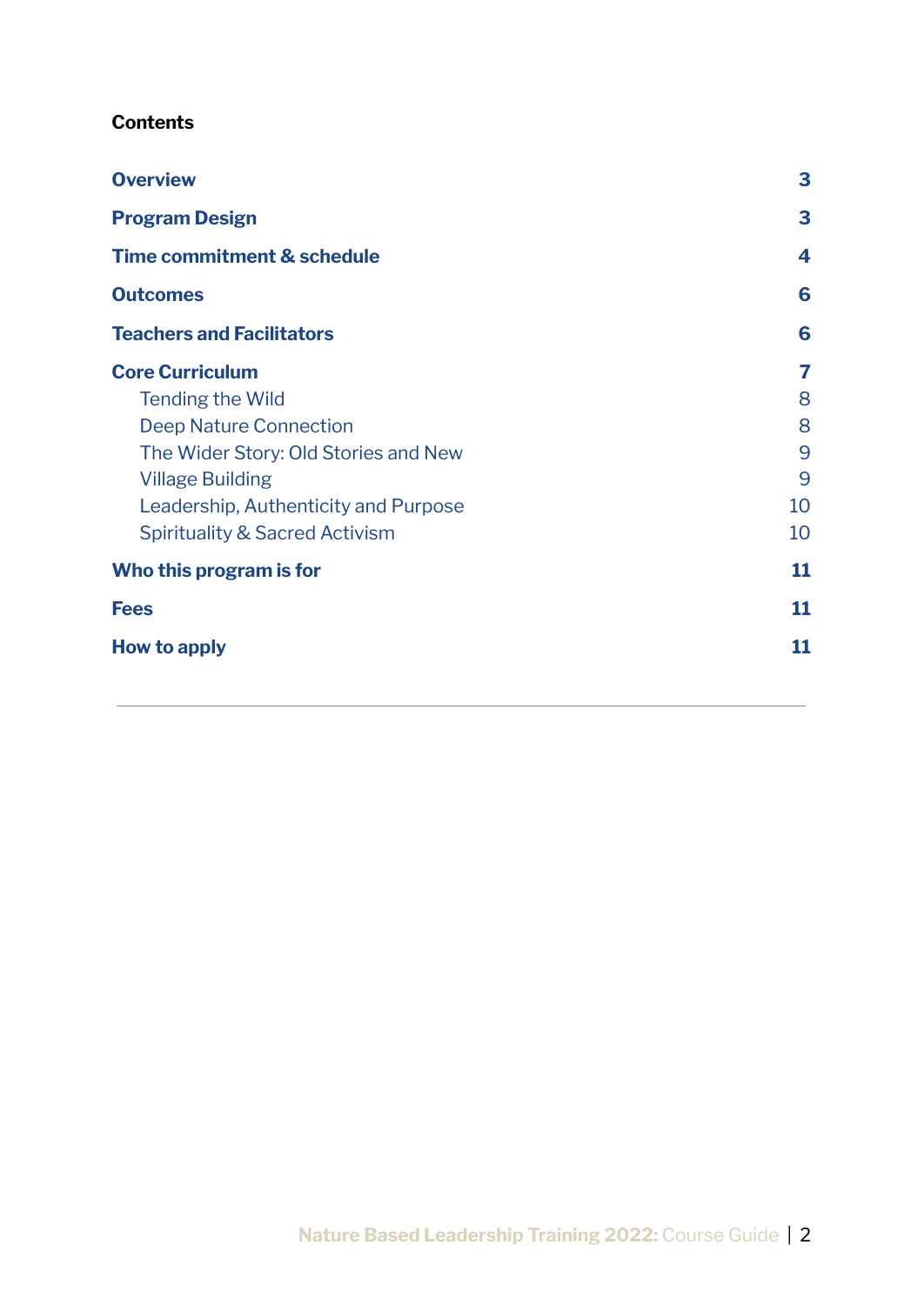# <span id="page-2-0"></span>**Overview**

This course recognises and builds on contributions from ecology, indigenous wisdom, environmental studies, eco-psychology, spiritual traditions, and place-based education, synthesizing and applying them to our local context.

Nature-based leadership draws on these and other disciplines to nurture leadership in all aspects of society, with the aim that people in all relationships—with themselves, others and the Earth itself—contribute to a healthy, peaceful and regenerative present and future.

The course is suited to those new to these fields (entry level welcome!), as well as those wanting to deepen their experience, knowledge and applicability of these areas in the world.

# <span id="page-2-1"></span>**Program Design**

The course takes a hybrid approach to curriculum, including nature-based experiential activities in the outdoors, classroom discussions, online readings and commentary, and personalised projects.

Bookended with nature immersion retreats outside Melbourne, the program will cover six core modules that seek to explore both the philosophy and practice of nature-based leadership.

While each module will turn our lens to a different facet of Nature Based Leadership, our experiential face-to-face time will have a consistent thread of core routines of nature connection and earth skills throughout the year.

- **1. Tending the Wild**
- **2. Deep Nature Connection**
- **3. Village Building**
- **4. The Wider Story**
- **5. Leadership, Authenticity and Purpose**
- **6. Spirituality & Sacred Activism**

Each module will involve a set of recommended texts and readings, experiential processes and exploration of a broader context that embeds it into work for the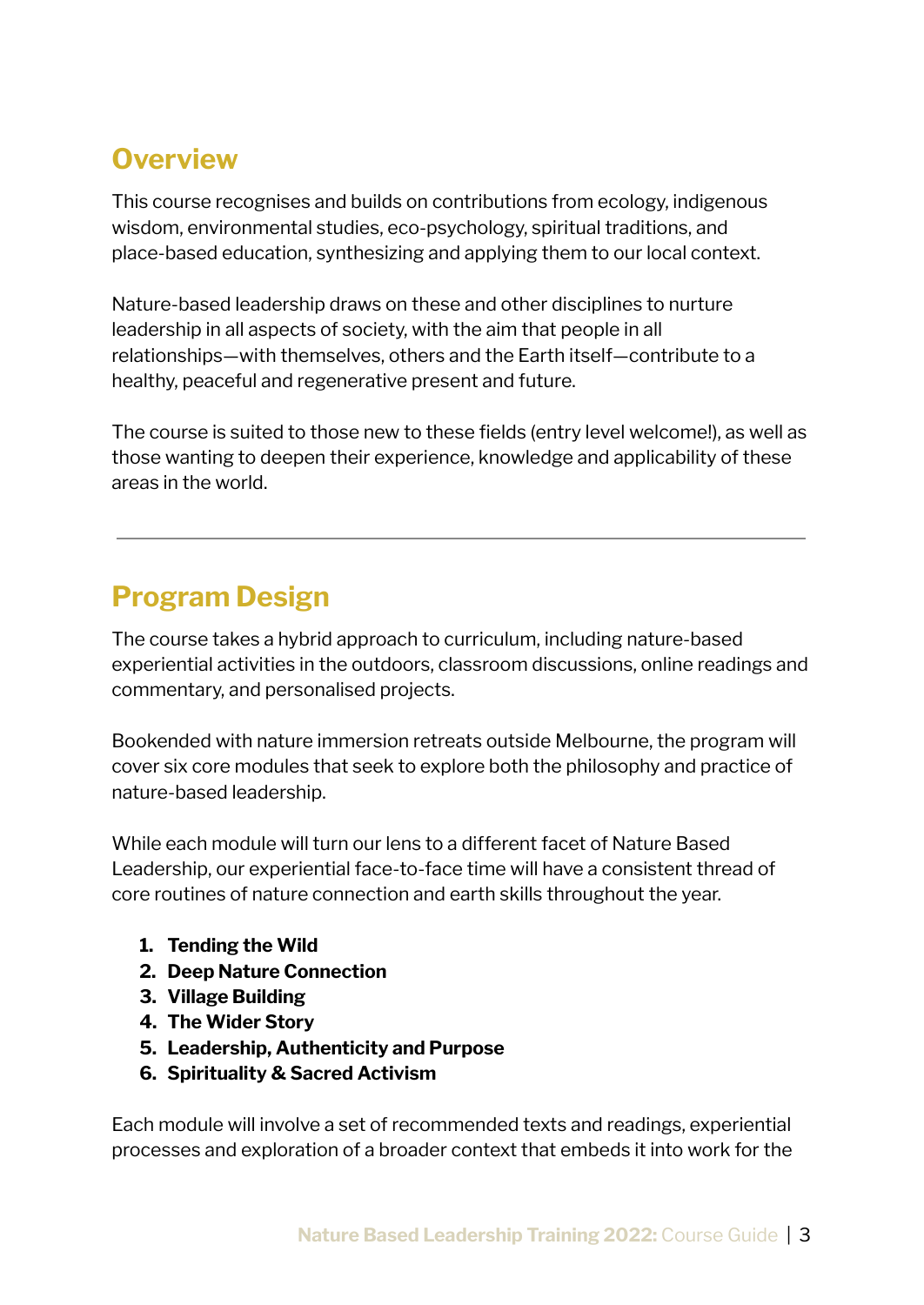world. The modules will be woven together into the retreats, and studied in more detail during the twice monthly workshops and webinars.

Participants will be invited to reflect on their learnings in each module through an online platform, and during the peer-led sessions in the middle of the year.

In the second half of the program, participants are invited to model and integrate the skills of nature-based leadership through creating a small project within their community.

As part of the final retreat, you will have the opportunity to enact a 24-hour Vision Quest to deepen and clarify your gifts and purpose going forth.

### <span id="page-3-0"></span>**Time commitment & schedule**

This is a 10-month program starting March 2022.

The program is centred around 2 nature-immersion retreats. These immersions are supported by 14 in person day gatherings, 6 online evening webinars, 2 personal mentoring sessions, and peer-to-peer support for personal project design and implementation.

Reading and resources for each module will be provided through an interactive online learning platform. You will also have the opportunity to design and deliver a community project or activity of your choice, to integrate your learnings.

#### **Trimester 1 (Mar-Jun)**

Exploration of the first three modules: Tending the Wild, Deep Nature Connection and The Wider Story.

#### **Trimester 2 (Jul-Aug):**

Integration, reflection and the development of personal projects. Time to reflect on some of the curriculum reading material, and to develop and enlist feedback on the personal projects that will be carried out in the second half of the year.

#### **Trimester 3 (Sep-Dec):**

Exploration of the final three modules - Leadership, Authenticity and Purpose, Village Building and Spirituality and Sacred Activism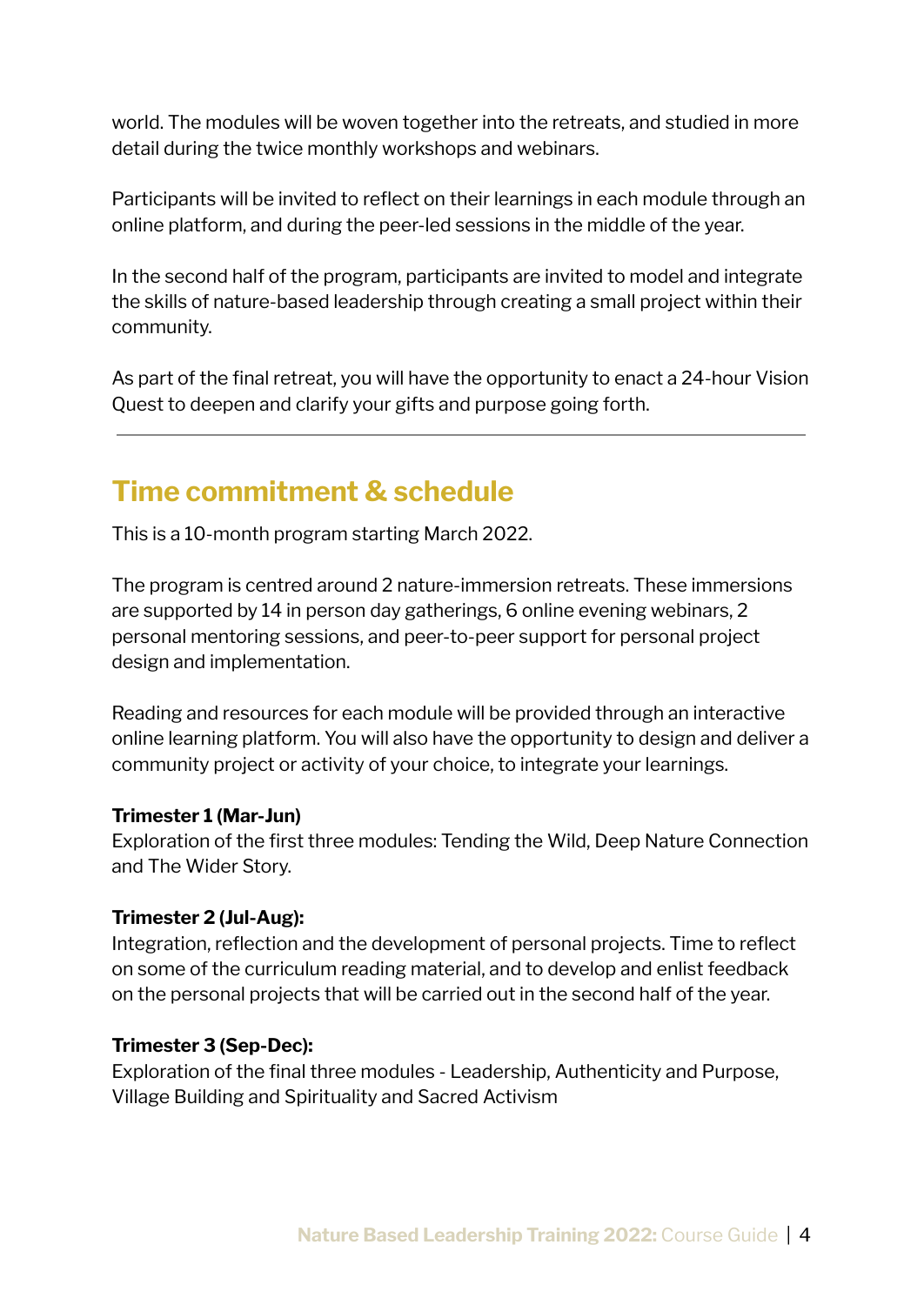| date                 | time         | activity                                         | location                  |
|----------------------|--------------|--------------------------------------------------|---------------------------|
| $4/3 - 8/3$          | all day      | <b>Summer Retreat</b>                            | <b>Strathbogie Ranges</b> |
| <b>1st Trimester</b> |              |                                                  |                           |
| 25/3                 | 9:30am - 4pm | Friday Workshop                                  | Melbourne                 |
| 30/3                 | 6pm - 8pm    | <b>Webinar: Tending the Wild</b>                 | Online                    |
| 8/4                  | 9:30am - 4pm | Friday Workshop                                  | Melbourne                 |
| 22/4                 | 9:30am - 4pm | Friday Workshop                                  | Melbourne                 |
| 27/4                 | 6pm - 8pm    | <b>Webinar: Deep Nature Connection</b>           | Online                    |
| 29/4                 | 9:30am - 4pm | Friday Workshop                                  | Melbourne                 |
| 6/5                  | 9:30am - 4pm | Friday Workshop                                  | Melbourne                 |
| 11/5                 | 6pm - 8pm    | <b>Webinar: Village Building</b>                 | Online                    |
| 20/5                 | 9:30am - 4pm | Friday Workshop                                  | Melbourne                 |
| 3/6                  | 9:30am - 4pm | Friday Workshop                                  | Melbourne                 |
| <b>2nd Trimester</b> |              |                                                  |                           |
| 15/6                 | 6pm - 8pm    | Student-hosted session                           | Online                    |
| 29/6                 | 6pm - 8pm    | Student-hosted session                           | Online                    |
| 13/7                 | 6pm - 8pm    | Student-hosted session                           | Online                    |
| 27/7                 | 6pm - 8pm    | Student-hosted session                           | Online                    |
| <b>3rd Trimester</b> |              |                                                  |                           |
| 5/8                  | 9:30am - 4pm | Friday Workshop                                  | Melbourne                 |
| 17/8                 | 6pm - 8pm    | Webinar: Leadership, Authenticity & Purpose      | Online                    |
| 19/8                 | 9:30am - 4pm | Friday Workshop                                  | Melbourne                 |
| 2/9                  | 9:30am - 4pm | Friday Workshop                                  | Melbourne                 |
| 7/9                  | 6pm - 8pm    | <b>Webinar: Wider Stories</b>                    | Online                    |
| 16/9                 | 9:30am - 4pm | Friday Workshop                                  | Melbourne                 |
| 30/9                 | 9:30am - 4pm | Friday Workshop                                  | Melbourne                 |
| 5/10                 | 6pm - 8pm    | <b>Webinar: Spirituality and Sacred Activism</b> | Online                    |
| 14/10                | 9:30am - 4pm | Friday Workshop                                  | Melbourne                 |
| 28/10                | 9:30am - 4pm | Friday Workshop                                  | Melbourne                 |
|                      |              |                                                  |                           |
| $25/11 - 1/12$       | all day      | <b>Spring Retreat</b>                            | Venus Bay                 |
| <b>Celebration</b>   |              |                                                  |                           |
| 8/12                 | 6pm - 9pm    | Project storytelling with family and friends     | Melbourne                 |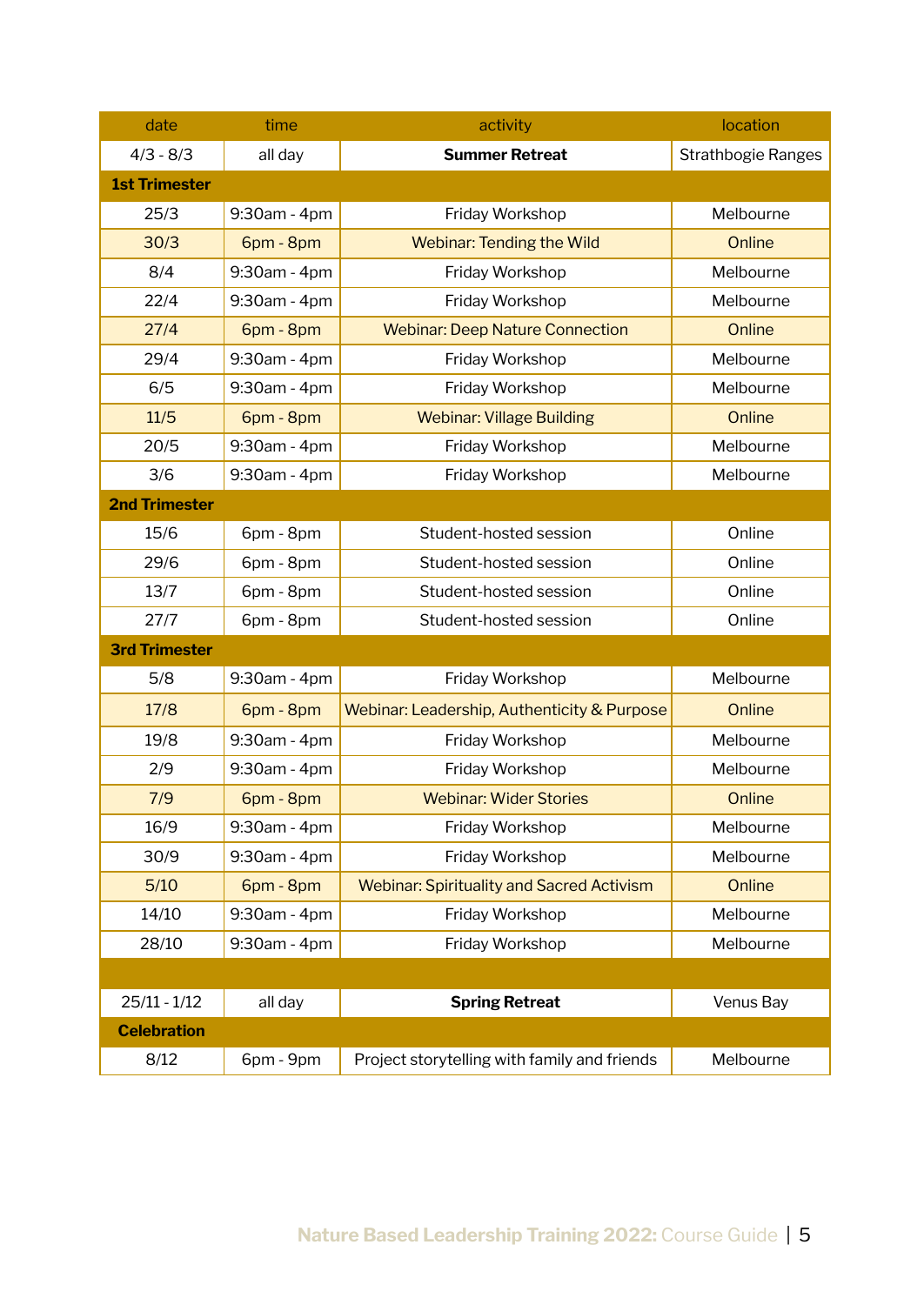# <span id="page-5-0"></span>**Outcomes**

**This course will take participants on a journey towards a more resilient and interconnected sense of self** – rooted in the ecological, biological, sensory, emotional and rational dimensions. We call this learning through the 'head, heart and hands.'

For the head:

- Understanding new possibilities for **systems change** on the personal, social and planetary levels
- Knowledge of contemporary **eco-psychology** philosophy and practice
- Understanding of the stories and narratives of our times

For the heart:

- **●** A greater **sense of place and belonging**
- **●** Greater clarity of personal **gifts** and **purpose**
- **●** A greater depth of **spiritual practice**

For the hands:

- **Practical skills** of wildcrafting and rewilding
- **●** Skills in **community-building** technologies, including the completion of a community project of your choice
- **Facilitation, mentoring and leadership** skills

## <span id="page-5-1"></span>**Teachers and Facilitators**

This program is designed and facilitated by Claire Dunn and Sieta Beckwith with support from guest presenters and mentors.



#### **Claire Dunn**

Claire Dunn is a writer, speaker, barefoot explorer, rewilding facilitator and founder of Nature's Apprentice. Claire is passionate about human rewilding and believes that a reclaiming of our ecological selves and belonging is key to regenerating wildness on the planet. For the last 15 years, Claire has been facilitating individuals to dive deeply into the mysteries of nature and psyche through the pathways

of deep nature connection, ancestral earth skills, deep ecology, ecopsychology,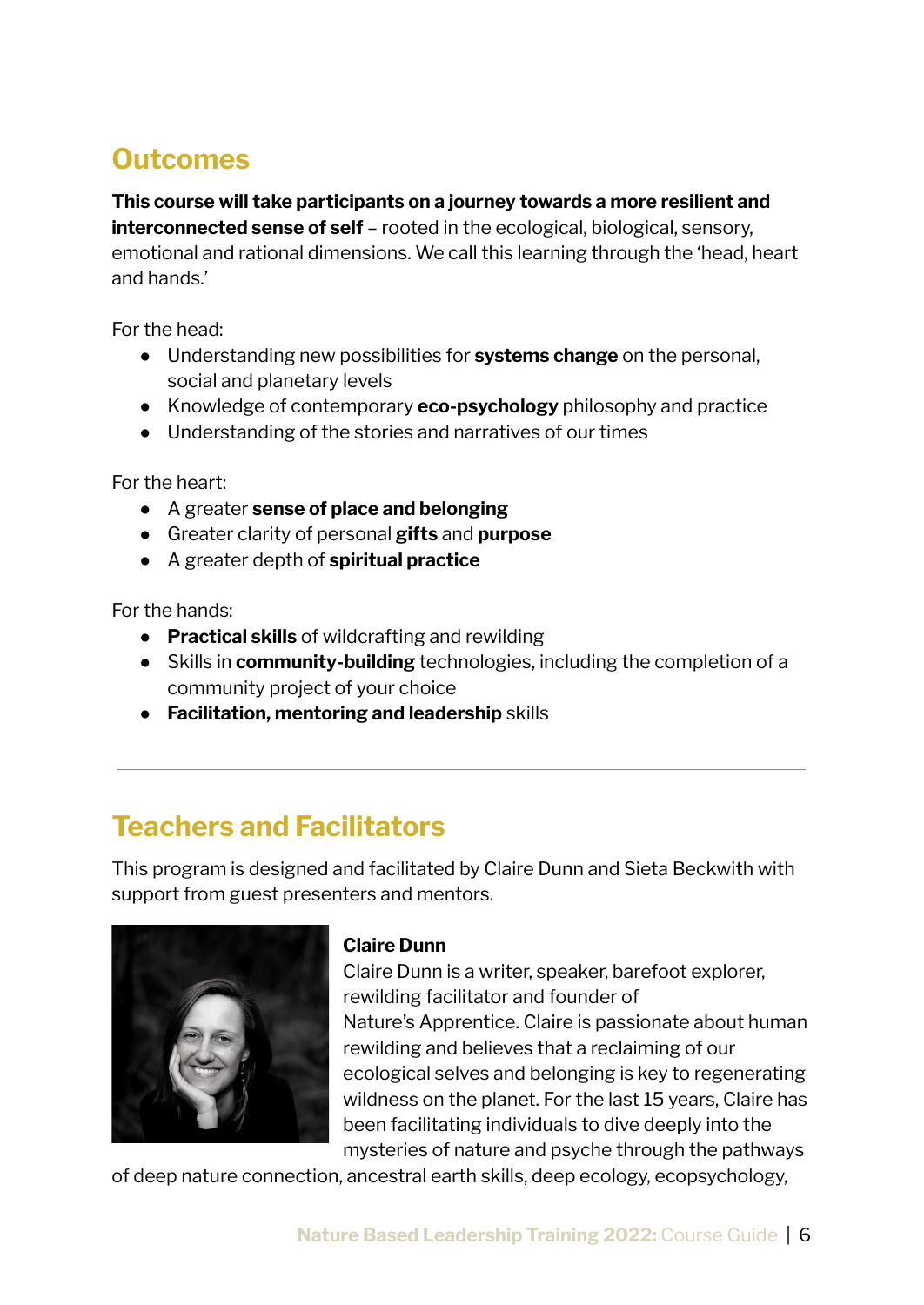soulcentric nature-based practice, village building, dance, ceremony and contemporary wilderness rites-of-passage. Claire is the author of memoir My Year Without Matches, which tells the story of her year living wild. Her soon to be released memoir Rewilding the Urban Soul explores how we might embody wild consciousness within a modern city context. Claire lives in Melbourne where she lovingly tends her garden, community and her own wild heart.



#### **Sieta Beckwith**

Over the past 15 years, Sieta has worked in strategic communications roles in social enterprise, for-profit and non-profit organisations, assisting to discover, share and live the deeper mission and vision of the places she works. Through her work as Narrative Director at CERES, Sieta is using stories centred on universal human values, to articulate the potential power of bringing people together across divides to take action for the Earth. Inspired by the work of

Emergence Magazine (US), since 2014 Sieta has been actively engaged in the emerging Spiritual Ecology movement, which seeks to explore what is the role of spirituality in social, economic, political and ecological change. She has found joy in bringing together small groups of humans from all ages and backgrounds to explore heart-centred practice, and learning to live from a place of love and compassion for all beings. Sieta also loves supporting millennials to creatively explore new ways of thinking and being together, in a time of significant challenge. Sieta was born on Noongar country but has made her home on Wurundjeri land and loves to rockclimb, dance, weave baskets and have conversations with trees.

#### **Other facilitators and mentors TBA.**

### <span id="page-6-0"></span>**Core Curriculum**

The curriculum is structured around six modules that will guide participants toward a deeper connection with self, community, and the natural world.

Each topic could be explored and studied deeply in its own right, and we will offer insights from some of the leading thinkers and pioneers in each area, grounded in our own experiences as facilitators. Participants may wish to further explore some areas after the program, and we expect each person will bring knowledge and experience to share of their own.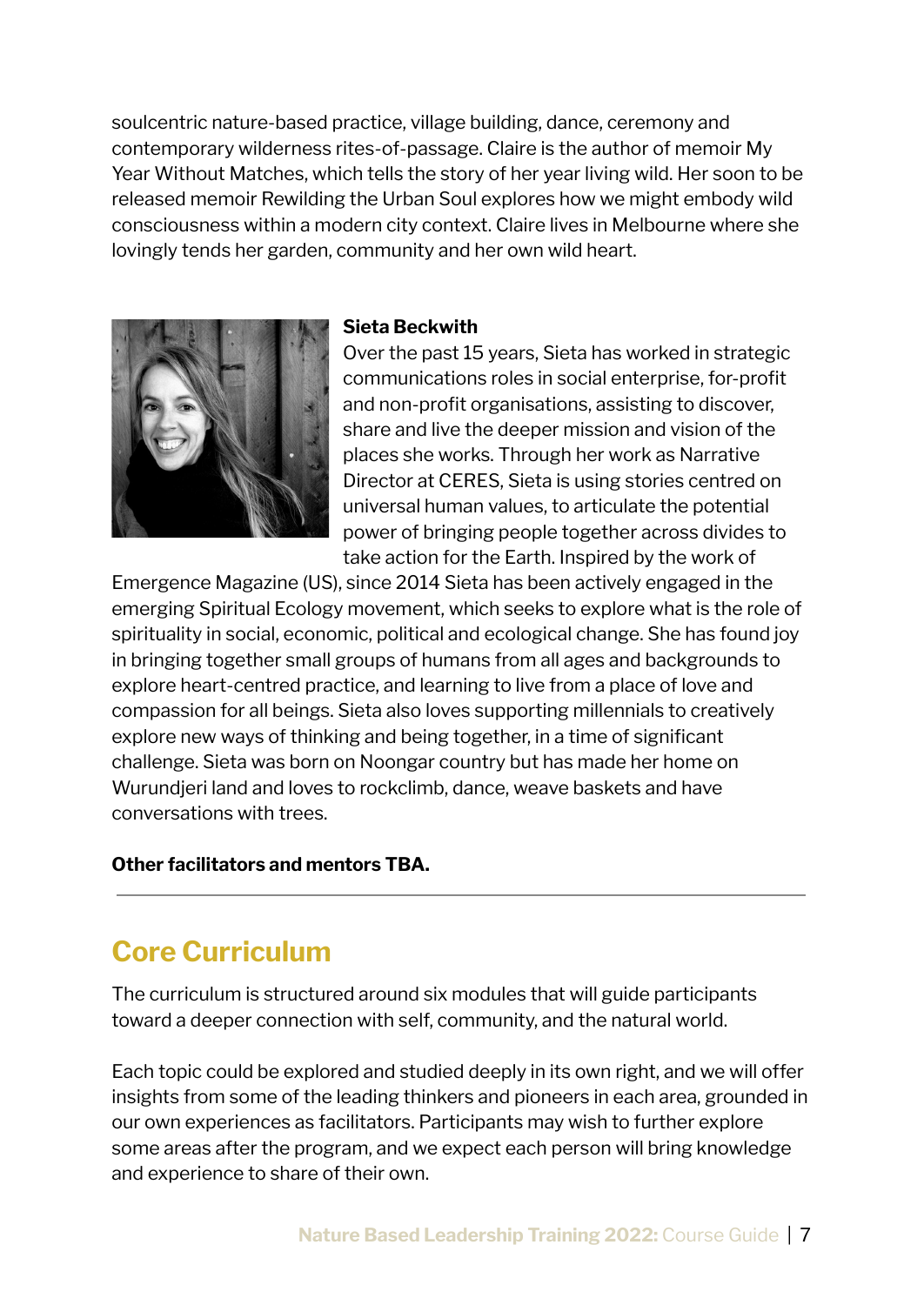

### <span id="page-7-0"></span>**1. Tending the Wild**

*What does "wildness" mean as an inner and outer experience? Why is it important and how do we access it when living in urban or suburban areas?*

The wilds of both our inner and outer landscapes have been paved over and domesticated by western culture. Our relationship with the wild is a source of aliveness, vitality and inspiration. In this component we will learn earth-skills and practices to court and cultivate the wild back into ourselves and our lives including:

- Earth-living skills and wildcrafting: shelter, water, fire, fibre, basketry
- Edible and medicinal food plants
- Indigenous perspectives and earth intimacy
- Rewilding philosophy and practice
- Caretaker and stewardship
- Cultivating a 'wild mind'

**Pioneers:** Tom Brown Jr, Robin Wall Kimmerer, Arthur Haines, Derrick Jenson, Gary Snyder.

### <span id="page-7-1"></span>**2. Deep Nature Connection**



*How do we cultivate a deeper sense of belonging, right where we are? How do we start to develop an ecological literacy of place?*

Our natural inheritance is to feel a deep sense of belonging. Learning and applying the core routines of deep nature connection will build strong ropes of connection between us and the places where we live. By connecting deeply to nature around us, we also start to awaken our 'naturalness' - our unique genius.

The purpose of this module is to explore how nature-based practice can be a support for embodying our belonging as members of the wider Earth community:

- Learn and practice the core routines of intimacy with the natural world
- Expand sensory awareness
- Reading the landscape: holistic tracking, pattern recognition and nature observation
- Nature journaling and cultivating ecological literacy of place
- Exploring bird language
- Develop daily sit spot practices
- The Art of Wandering

**Pioneers:** Jon Young, Richard Louv, Julia Butterfly Hill, Josh Lane, David Abram, Mark Coleman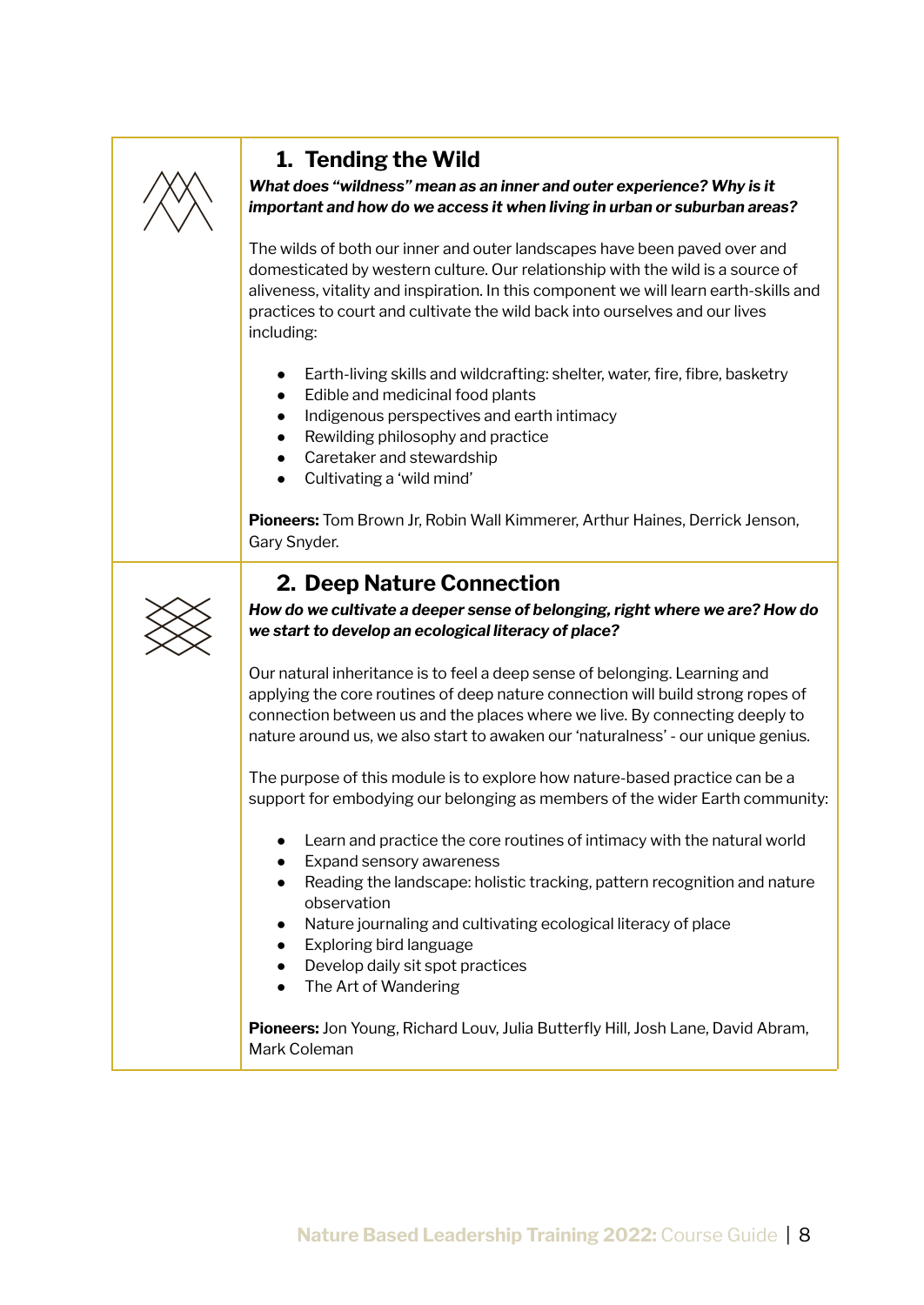

### <span id="page-8-0"></span>**3. The Wider Story: Old Stories and New**

*How does telling stories change anything? How do stories shape our lives, and what do the great myths have to say about the times we find ourselves in?*

The old story of separation is fast being replaced by a new story of connection and interrelationship. Pioneering thinkers and conceptual pathways offer a different way of locating ourselves and our work in the world: a shift from ego-centric to ecocentric:

- Narratives to re-imagine the world such as eco-psychology, deep ecology, sacred economics, ecological identity, systems theory, complexity theory and spiritual ecology.
- Embed yourself in the new story of interrelationship.
- Explore ancient myths for modern times
- Learn ecocentric approaches to human development and identity.
- Gain an understanding into the philosophical and historical underpinnings of disconnection and separation from nature.

**Pioneers:** Joanna Macy, Charles Eisenstein, John Seed, Thomas Berry, Tyson Yunkaporta, Martin Shaw, Bill Plotkin.

### <span id="page-8-1"></span>**4. Village Building**

*How do we cultivate community resilience for the changes ahead? How do we form strong anchoring relationships that create a foundation of connections for our lives?*

One of the main roles of culture is to connect, yet the dominant culture is one of disconnection. A village-builder learns to see and support the big picture of what's happening in their community. They can recognise needs, gifts, strengths and possibilities for greater peace, responsibility and connection in their people.

- Immerse in an empowering regenerative culture
- Learn the technologies of village building and how to embed them into your region, project or organisation.
- Explore song, storytelling, earth-art and creative expression
- Experience and understand the role of grief in community connection
- Explore the role of ceremony in community and ecological cohesion
- Learn peacemaking practices
- Learn cultural mentoring models for developing nature-connected communities
- Explore community resilience in the context of deep adaptation such as neo-peasantry and community sufficiency
- Grow capacity to give and receive feedback

**Pioneers:** Jon Young, Starhawk, Francis Weller, Tokopa Turner, Glen Ochre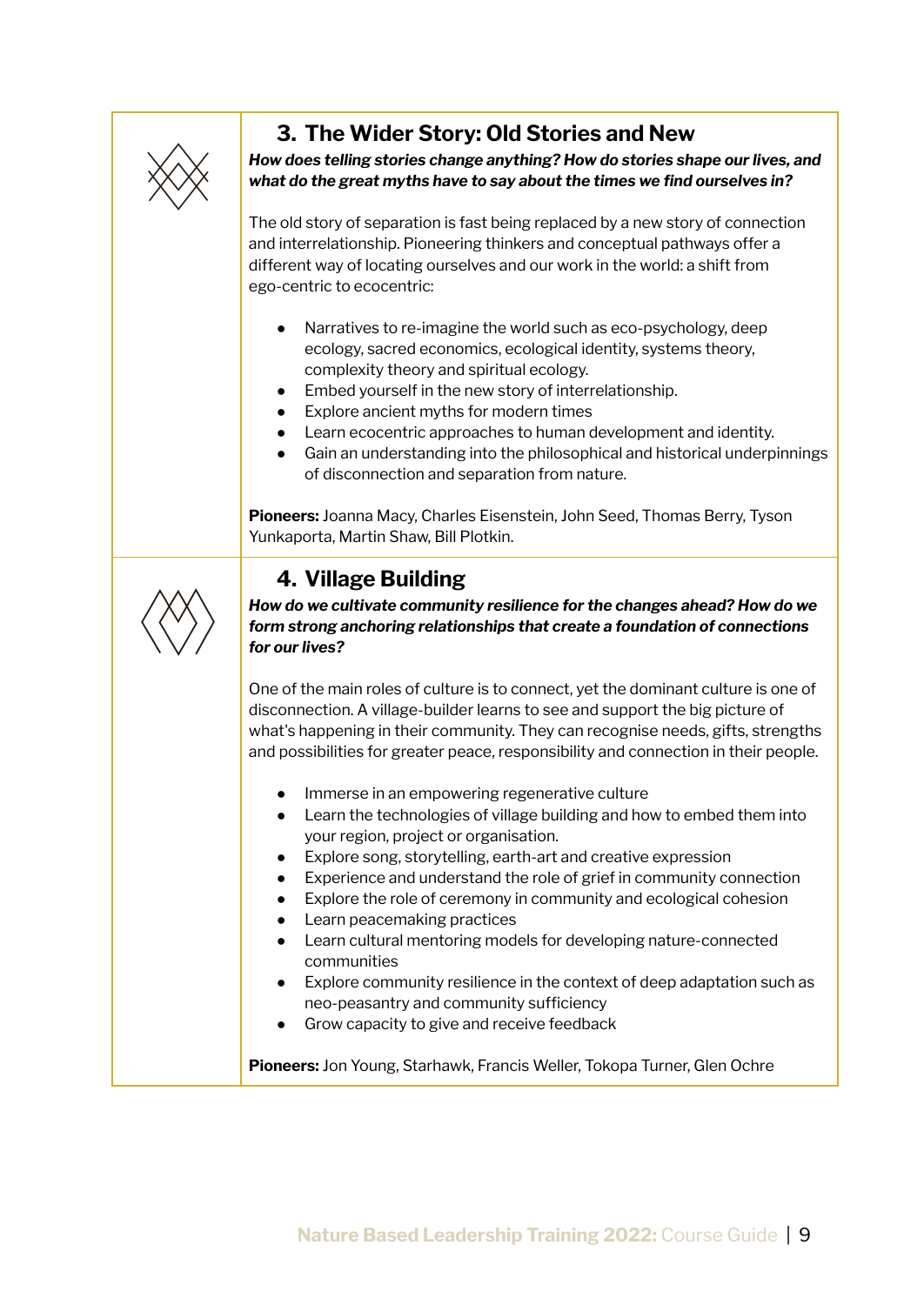

### <span id="page-9-0"></span>**5. Leadership, Authenticity and Purpose**

*What are the qualities of a leader and what does nature tell us about the kind of leadership the world needs at this time? How do we become the leadership that is required?*

Leadership, in essence, can be seen as the courage and humility to follow our deepest authenticity. This module explores how to "be the change we want to see in the world" and move forward with our visions:

- Develop mentoring and group facilitation skills and experience
- Learn about patterns of power, privilege and oppression
- Systems thinking: from separation to interrelationship
- Explore your 'ecological niche': your unique purpose and appropriate delivery systems
- 'Inner Tracking' of personal obstacles and opportunities
- Embedding our work in the context of the Anthropocene
- Initiation and Rites-of-Passage as cultural tools

**Pioneers:** Charles Eisenstein, Carol Sanford, Bill Plotkin, Margaret Wheatley, Bayo Akomolafe

### <span id="page-9-1"></span>**6. Spirituality & Sacred Activism**



*What's the relationship between our spiritual practices and our world work? How do weave back together the threads of ecology, culture and spirituality?*

For much of our story as a people, the wider sensuous world was seen as an opening to something larger than ourselves. In this module, we will learn about different spiritual traditions and how they intersect with nature-based practices, and explore how to reconnect the spiritual with the material in our lives and work.

This module is suitable for all belief systems. It will include the opportunity for a 24-hour solo 'Vision Quest' on the land.

- Explore sacred activism, spiritual ecology and compassionate action
- Deepen your own personal spiritual practice
- Expand ecological consciousness
- Deepen a practice of earth-based spirituality
- Expand the possibilities for authentic action in the word
- Explore the different spheres of activism
- Learn how to develop work that is ecological and relational

**Pioneers**: Emmanuel Vaughan-Lee, David Abram, Joanna Macy, Miriam-Rose Ungunmerr-Baumann, Andrew Harvey, Chogyam Trungpa